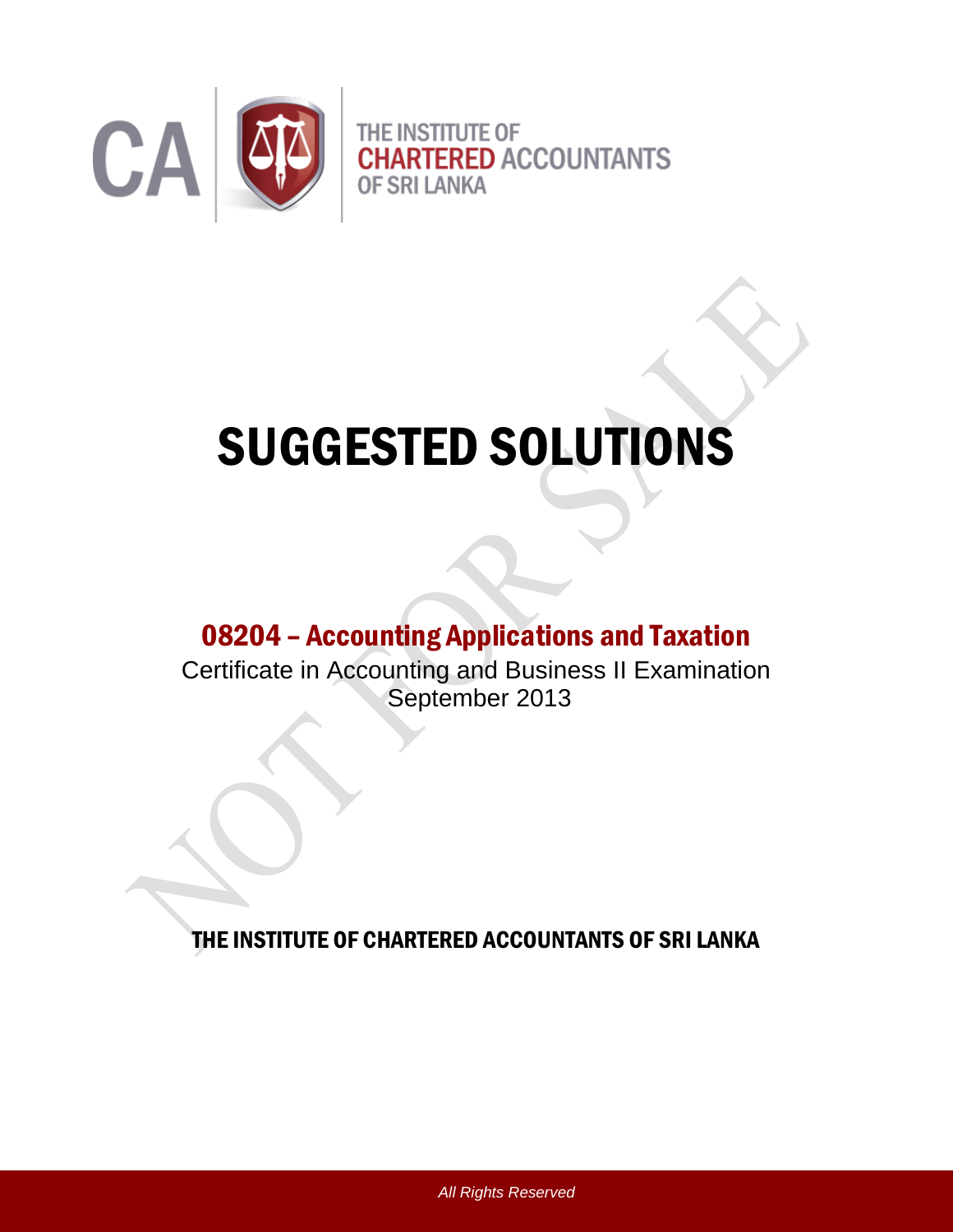# (i) **Calculation of Goodwill arising on acquisition**

|                                          |        | <b>Rs.'000</b> |
|------------------------------------------|--------|----------------|
| Investment                               |        | 4,200          |
| Market value of non-controlling interest |        |                |
| MV per share                             | 13.50  |                |
| Non-controlling shares                   | 80,000 | 1,080          |
|                                          |        | 5,280          |
| <b>Net Assets</b>                        |        |                |
| <b>Stated Capital</b>                    | 1,600  |                |
| Retained earnings                        | 2,480  |                |
| Decrease in FV of P&M                    | (440)  |                |
| Debtors $w/o$                            | 125)   | (3,515)        |
|                                          |        | 1,765          |
|                                          |        |                |

(**4 marks)**

# (ii) **Consolidated Statement of Comprehensive Income**

| Premier Plc Group<br>Consolidated Statement of Comprehensive Income Statement for the year ended 31 March 2013 |        |  |        |                                                |                 |
|----------------------------------------------------------------------------------------------------------------|--------|--|--------|------------------------------------------------|-----------------|
|                                                                                                                |        |  |        |                                                | <b>Rs. '000</b> |
| Revenue                                                                                                        | 42,900 |  | 20,900 | - Sales Return 180                             | 62,460          |
|                                                                                                                |        |  |        | - Intercompany sales 1,160<br>$(-1,340 + 180)$ |                 |
| <b>Cost of Sales</b>                                                                                           | 33,640 |  | 15,420 | - Cost of Sales Return 144                     |                 |
|                                                                                                                |        |  |        | - Intercompany sales 1160                      |                 |
|                                                                                                                |        |  |        | $+$ URP on unsold 72                           | (47, 828)       |
| <b>Gross Profit</b>                                                                                            |        |  |        |                                                | 14,632          |
| Other Income                                                                                                   | 2,770  |  | 940    | - MV disposal profit 400                       | 1,335           |
|                                                                                                                |        |  |        | - Inter co truck hire income 375               |                 |
|                                                                                                                |        |  |        | - Inter co dividend 1600                       |                 |
| Distribution Exp.                                                                                              | 860    |  | 590    | - Over depreciation on MV 75                   | (875)           |
|                                                                                                                |        |  |        | - Inter co truck hire income 375               |                 |
|                                                                                                                |        |  |        | - reversal of debtors w/o 125                  |                 |
| Admin Exp.                                                                                                     | 1,085  |  | 645    | - Dep on $P & M 66$                            | (1,664)         |
| Finance Exp.                                                                                                   | 125    |  | 95     | + bank loan interest 56                        | (276)           |
| Goodwill impairment                                                                                            |        |  |        |                                                | (130)           |
| Profit Before Tax                                                                                              |        |  |        |                                                | 13,022          |
| Income Tax Expense                                                                                             | 2,850  |  | 1,410  |                                                | (4,260)         |
| Profit for the year                                                                                            |        |  |        |                                                | 8,762           |
| Profit attributable to equity holders of parent company                                                        |        |  |        |                                                | 8,025           |
| Profit attributable to Non-controlling interest (Refer W-1)                                                    |        |  |        |                                                | 737             |

**(14 marks)**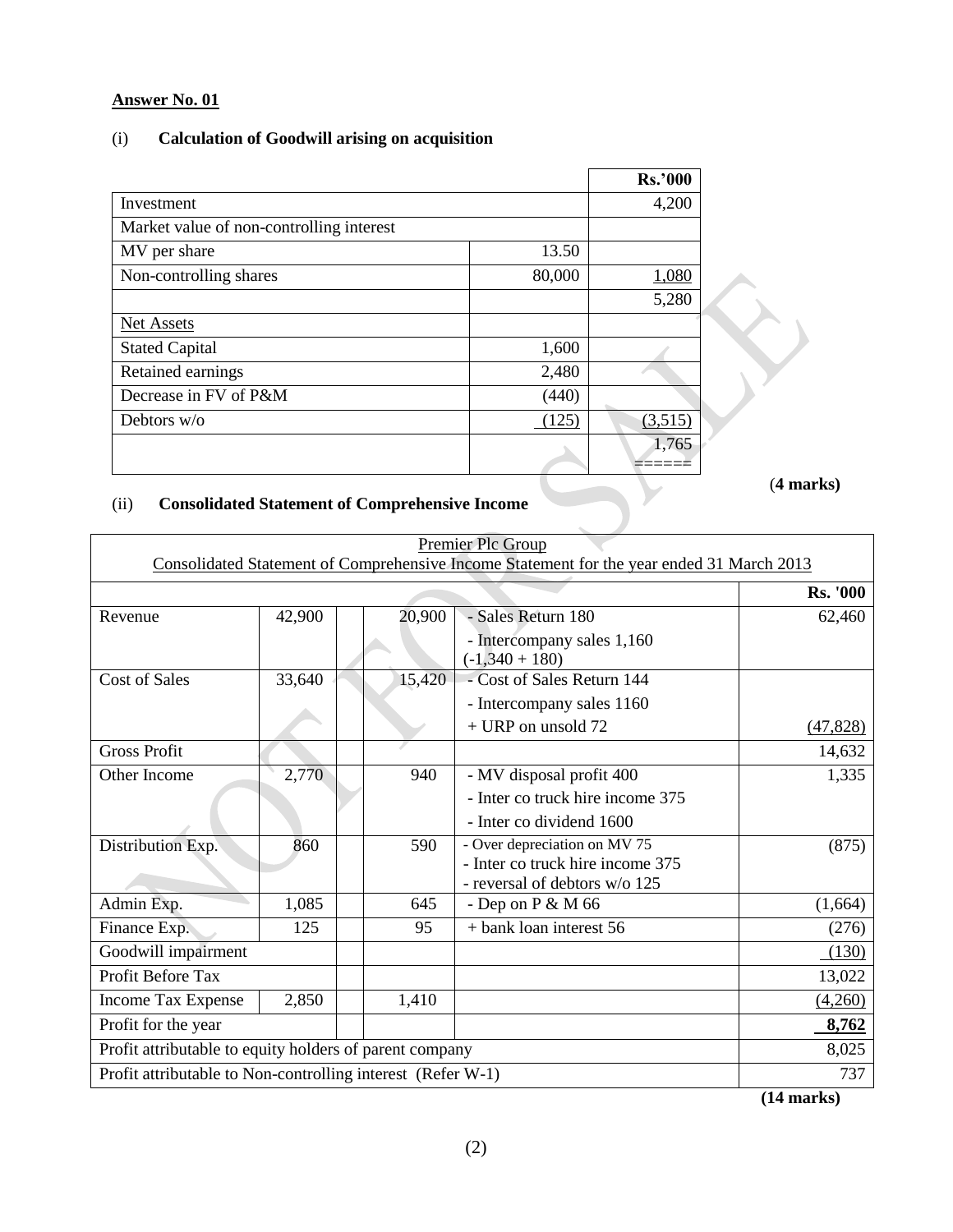# (iii) **Non-controlling interest as at 31 March 2013**

| Market value as at $1/4/2012$           | 1.080 |
|-----------------------------------------|-------|
| Profit for the year attributable to NCI | 737   |
| Dividend $(2000 * 20%)$                 | (400) |
|                                         | 1.417 |

#### **(2 marks) (Total 20 marks)**

# **W-1**

D

|                |                                                              | Premier | Regent |
|----------------|--------------------------------------------------------------|---------|--------|
|                | Profit after tax - Stated                                    | 7,110   | 3,680  |
|                | Reduced dep on P & M $(440*15%)$                             |         | 66     |
| Adj 1          | Debtors w/o - Already adjusted at the time of<br>acquisition |         | 125    |
| Adj 2          | Disposal profit net of additional dep                        |         |        |
| Sales proceeds | 2,200                                                        |         |        |
| <b>NBV</b>     | (1,800)                                                      |         |        |
|                | 400<br>Disposal profit                                       |         |        |
|                | Additional depreciation (9 months)<br>(75)                   | (325)   |        |
| Adj 3          | Bank loan interest<br>$(729 - 673)$                          |         | (56)   |
| Adj 4          | $(540*1/3rd)$<br>Sales return                                | (180)   |        |
|                | $(180*80%)$<br>Cost of sales return                          | 144     |        |
|                | $(540*2/3rd)*20%$<br>URP on unsold inventory                 | (72)    |        |
|                | Intercompany dividend                                        | (1,600) |        |
|                | Adjusted profit                                              | 5,077   | 3,815  |
|                | <b>NCI</b> @ 20%<br>3,815<br>20%                             |         | 763    |
|                | Group share 80%<br>3,815<br>80%                              | 3,052   |        |
|                |                                                              | 8,129   | 763    |
| Adj 5          | Goodwill impairment                                          | (104)   | (26)   |
|                |                                                              | 8,025   | 737    |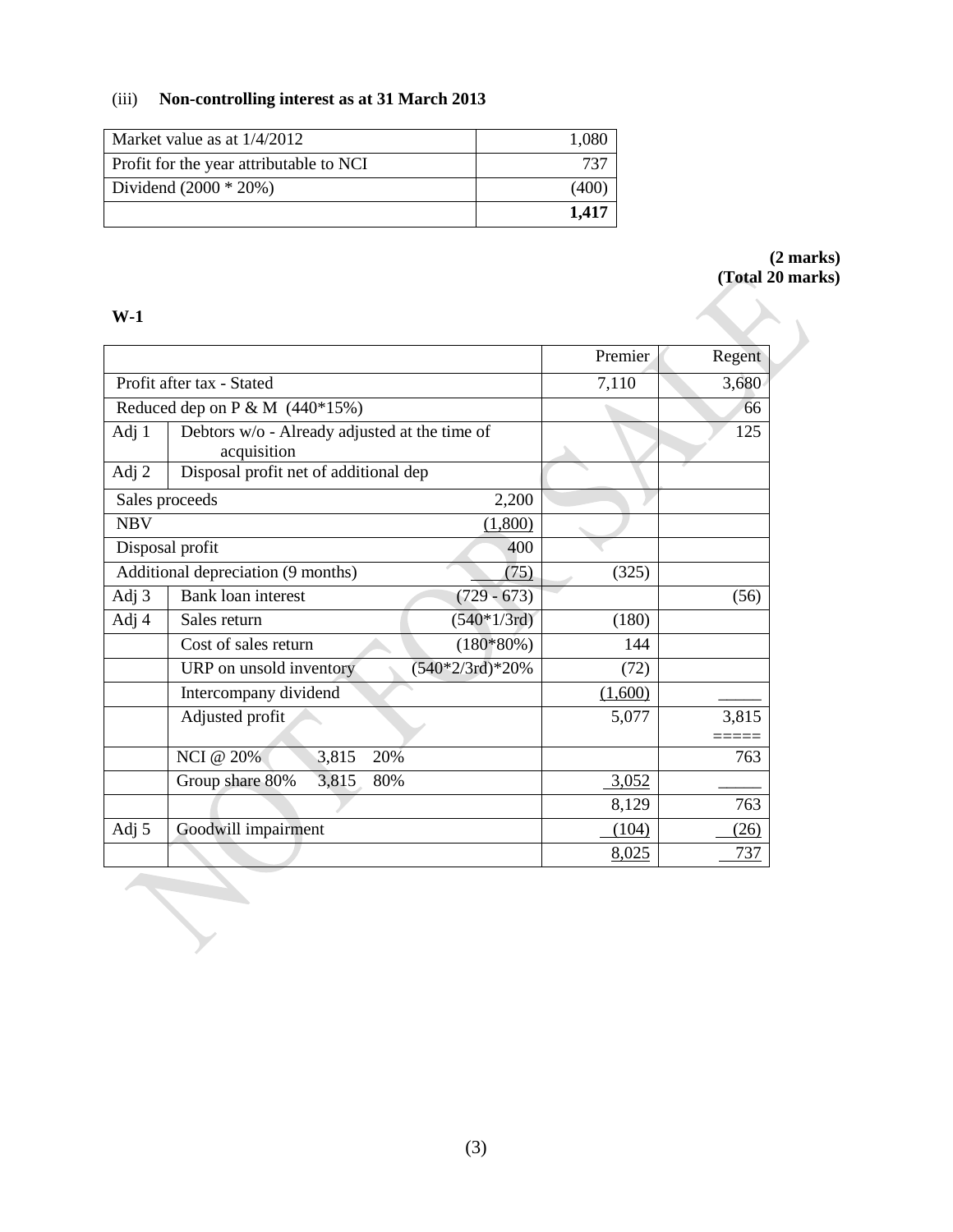#### **All figures in Rs.000's**

| Revenue                                                              | 47,800                 |
|----------------------------------------------------------------------|------------------------|
| Cost of Sales $[32,400 - 275 (Op.stock) - 220 (stock loss) + 135)$   | 32,040<br>$\mathbf{I}$ |
| <b>Gross Profit</b>                                                  | 15,760                 |
| Other Income $[265 + 60$ (bad-debt recovery)]                        | 325                    |
| Distribution Cost $[2,640 + 87$ (d.debt Prov'n) + 160 (M.Veh dep'n)] | (2,887)                |
| Administration Exp $[3,820 + 20$ (stock loss) + 1,250 (dep'n)]       | (5,090)                |
| Financial Charges [210 (lease interest)]                             | (210)                  |
| Profit before Tax                                                    | 7,898                  |
| Income Tax expenses $[2,800 - 240$ (Over-prov'n Y/A 2011/12)         | (2,560)<br>$\perp$     |
| Profit for the year                                                  | 5,338                  |
| <b>Other Comprehensive Income:</b>                                   |                        |
| Revaluation of Plant and Machinery                                   | 400                    |
| <b>Total Comprehensive Income for the year</b>                       | 5,738                  |
|                                                                      |                        |
| <b>Statement of Financial Position as at 31 March 2013</b>           |                        |
| <b>ASSETS</b>                                                        |                        |
| <b>Non-Current Assets</b>                                            |                        |
| Property, plant and equipment                                        | 18,775                 |
|                                                                      |                        |
| <b>Current Assets</b>                                                |                        |
| Inventory $[4,260 - 135]$                                            | 4,125                  |
| Trade Receivable $[3,200 + 60 - 20$ (b.debts) - 162 (prov'n)]        | 3,078                  |
| Other Receivable $[860 + 200$ (insurance claim)]                     | 1,060                  |
| Cash & Cash equivalents                                              | <u>2,075</u>           |
|                                                                      | <u>29,113</u>          |
| <b>EQUITY &amp; LIABILITIES</b>                                      |                        |
| <b>Share Capital &amp; Reserves</b>                                  |                        |
| <b>Stated Capital</b>                                                | 8,000                  |
| <b>Revaluation Reserve</b>                                           | 1,500                  |
| <b>Retained Earnings</b>                                             | 10,268                 |
| <b>Non Current Liabilities</b>                                       |                        |
| Non current portion of lease liability $[4,635 - 1,104]$             | 3,531                  |
| <b>Current Liabilities</b>                                           |                        |
| Trade payables                                                       | 3,840                  |
| Other payables $[620 + 1500 - 396)$ (lessor) + 250 Tax payable]      | 1,974                  |
|                                                                      | 29,113                 |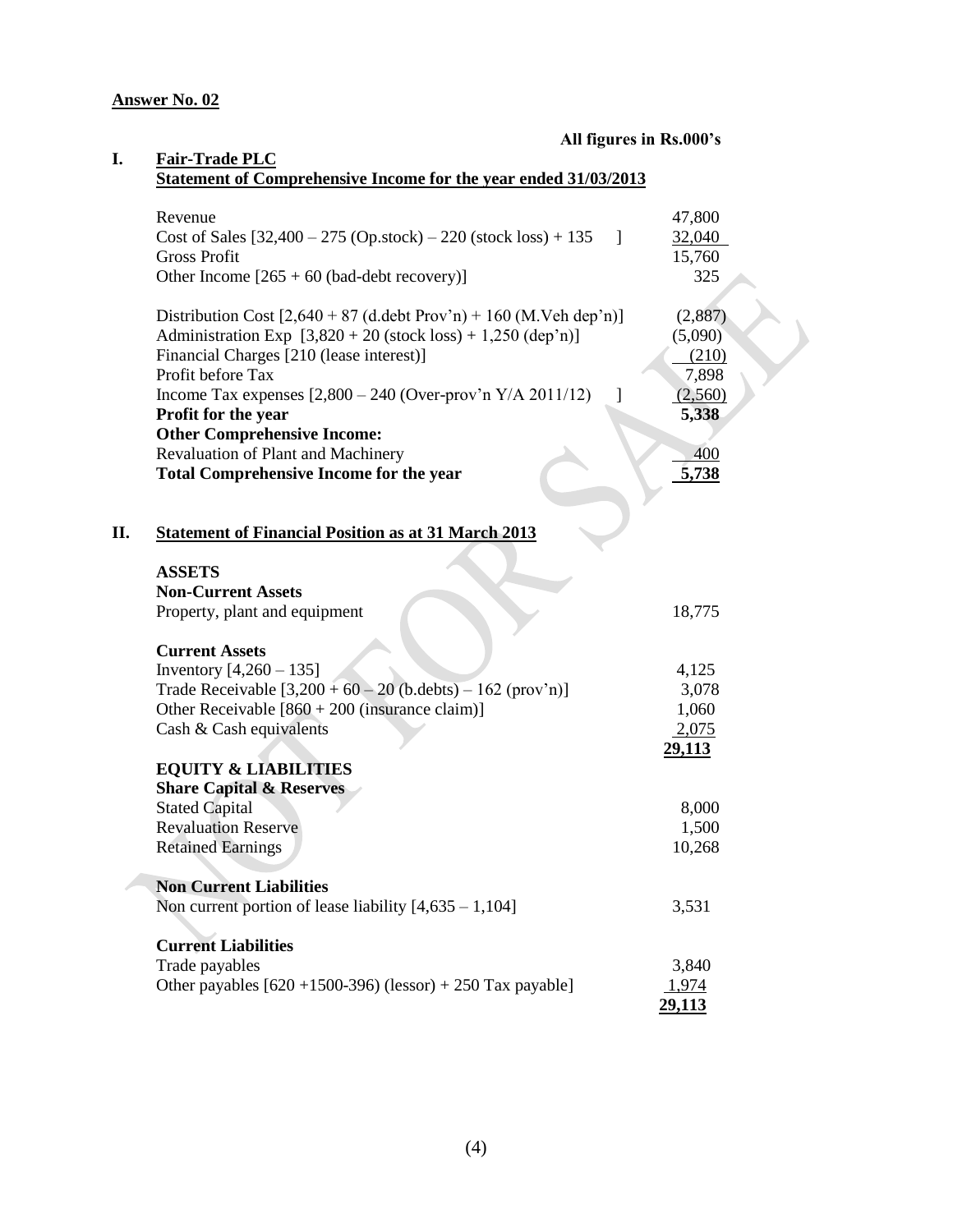Finance charge could be allocated as follows:

| Year |           | 90.47        |
|------|-----------|--------------|
|      | 396       | 476.79       |
|      | 297       | 353.78       |
|      | 198       | 216.04       |
|      | <u>99</u> | <u>62.93</u> |
|      | 990       | 1200.01      |

 $125*12 = 1,500 - 396 = 1,104$ 

| 4,800 | cash price              |
|-------|-------------------------|
| 210   | Interest for first year |
| 5,010 |                         |
| 375   | payments                |
| 4,635 | payable with next year  |
| 1,104 |                         |
| 3,531 | long term liability     |

 $LKAS - 17$  Para 506

26 - In practice in allocating the finance charge to periods during the lease term, a lease may use some form of approximation to simplify the calculation.

#### 31 - Disclosures

- (b) reconciliation between the total future minimum payments at the end of the reporting period, and their present value. In addition, an entity shall disclose the total of future minimum lease payments at the end of the reporting period, and their present value, for each of the following periods.
	- (i) not later than one year
	- (ii) later than one year and not later than five years.
	- (iii) Later than five years.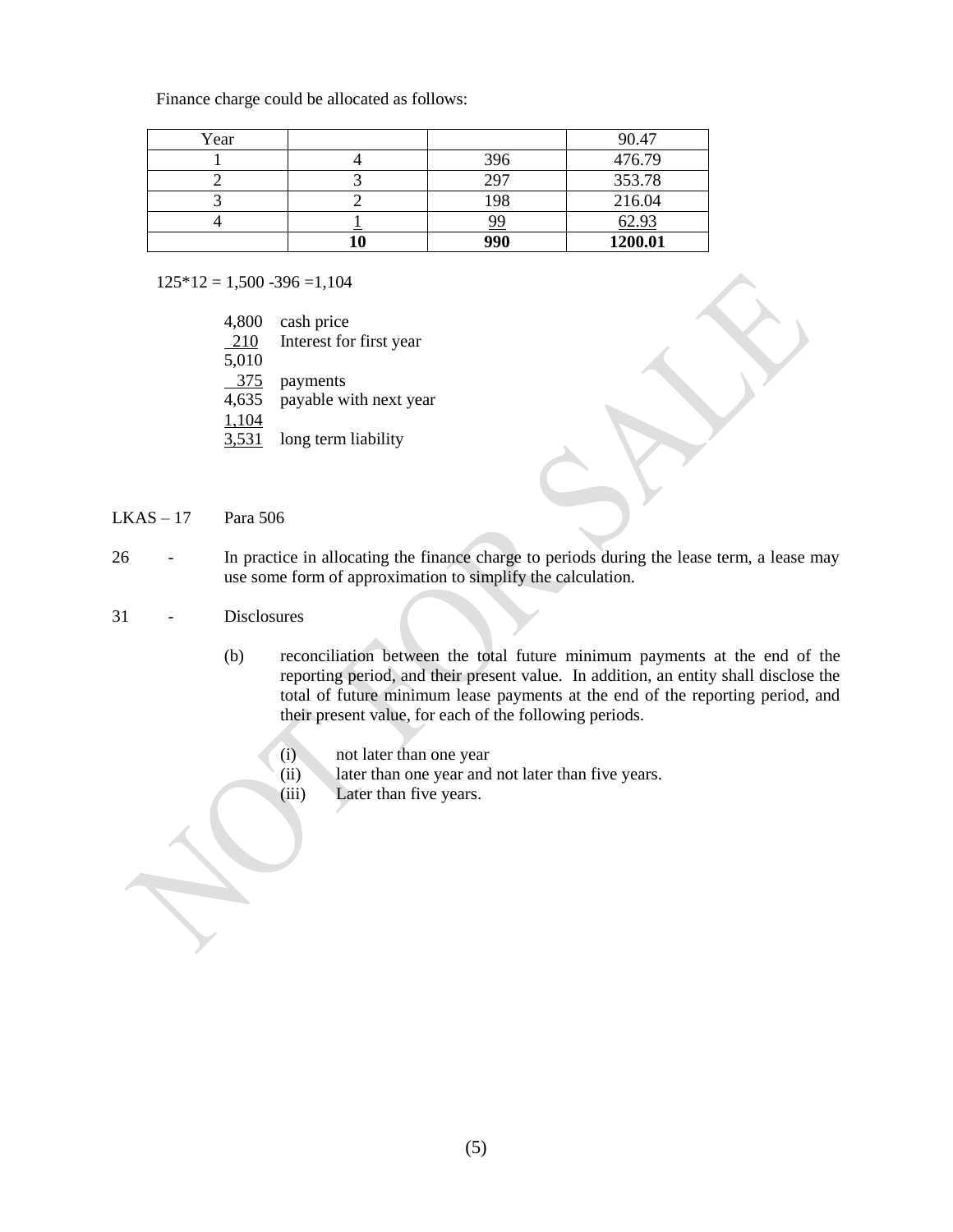# **III. Statement of changes in equity for the year ended 31/03/2013**

|                                     | <b>Stated</b><br>Capital | <b>Revaluation</b><br><b>Reserve</b> | <b>Retained</b><br><b>Earnings</b> |           |
|-------------------------------------|--------------------------|--------------------------------------|------------------------------------|-----------|
| <b>Balance on 01/04/2012</b>        | 8,000                    | 1,100                                | 6,005                              |           |
| <b>Adjustment for Opening Stock</b> |                          |                                      | (275)                              |           |
| Restated Balance on 01/04/2012      | 8,000                    | 1,100                                | 5,730                              |           |
| Comprehensive income for the year   | $\overline{\phantom{a}}$ | 400                                  | 5,338                              |           |
| Interim dividend paid               |                          |                                      | (800)                              |           |
| <b>Balance on 31/03/2013</b>        | 8,000                    | 1,500                                | 10,268                             | (2 marks) |

# **IV. Statement showing movement in Property, plant & equipment**

|                                      | Land $\&$<br><b>Building</b> | Plant &<br><b>Machinery</b> | <b>Office</b><br>Equipment | <b>Leased</b><br><b>M.Vehicle</b> | <b>TOTAL</b> |
|--------------------------------------|------------------------------|-----------------------------|----------------------------|-----------------------------------|--------------|
| Cost                                 |                              |                             |                            |                                   |              |
| Balance on $01/04/12$                | 11,200                       | 4,400                       | 2,600                      |                                   | 18,200       |
| <b>Additions</b><br>Accumulated depn |                              |                             | 600                        | 4,800                             | 5,400        |
| On re-valued asset                   |                              | (450)                       |                            |                                   | (450)        |
| Revaluation                          |                              | 400                         |                            |                                   | 400          |
| <b>Balance on 31/03/13</b>           | 11,200                       | 4,350                       | 3,200                      | 4,800                             | 23,550       |
| <b>Accumulated Depn</b>              |                              |                             |                            |                                   |              |
| Balance on $01/04/12$                | 1,085                        | 1,520                       | 1,210                      |                                   | 3,815        |
| Charge for the year                  | 260                          | 440                         | 550                        | 160                               | 1,410        |
| Revaluation adjust.                  |                              | (450)                       |                            |                                   | <u>(450)</u> |
| <b>Balance on 31/03/13</b>           | ,345                         | ,1510                       | 1,760                      | 160                               | 4,855        |
| WDV on 31/03/13                      | 9,855                        | 2,840                       | 1,440                      | 4,640                             | 18,775       |

**(4 marks)**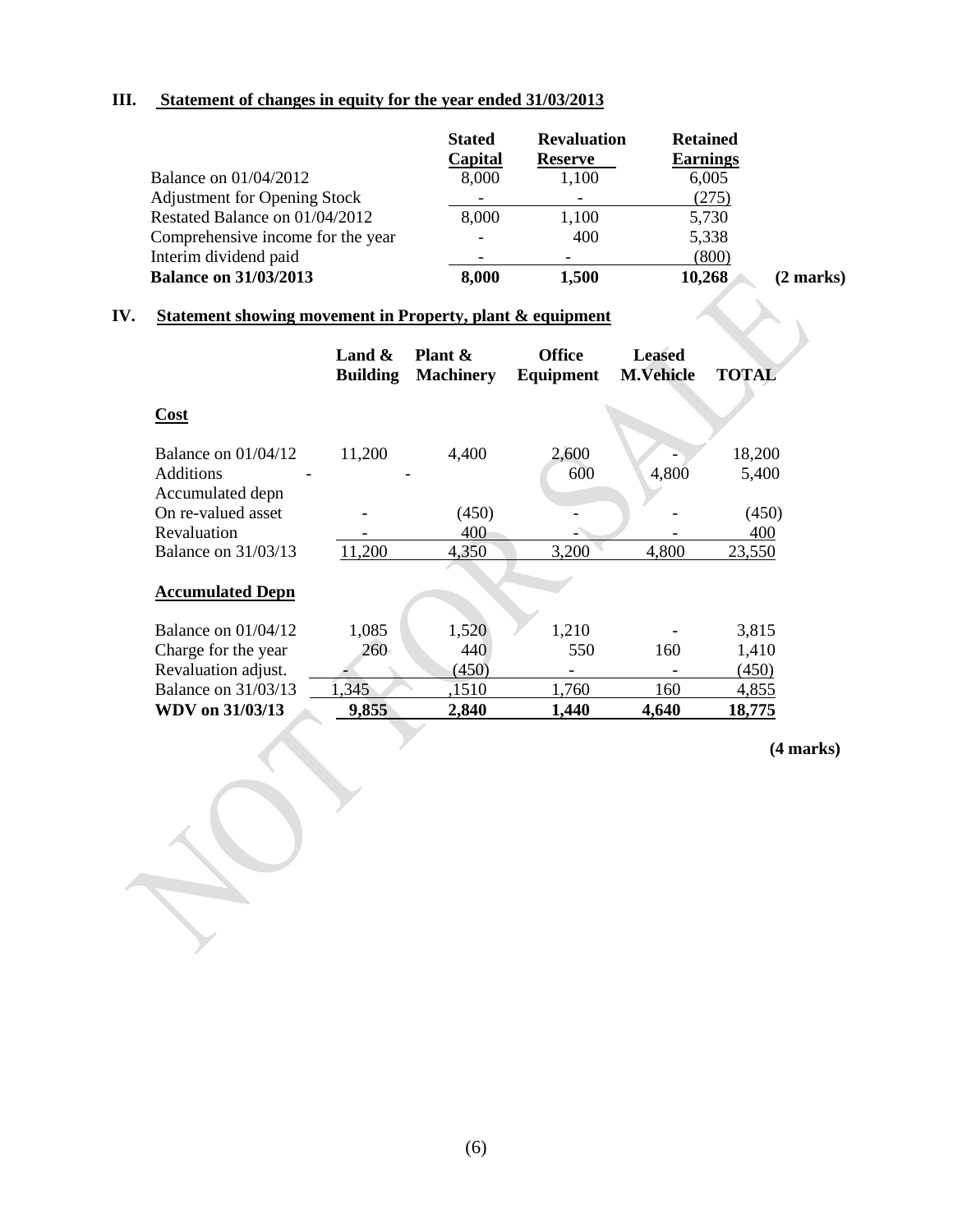- (a) General purpose financial statements: Financial statements prepared and presented at least annually and are directed towards the common information needs of a wide range of users. (1 mark) common information needs of a wide range of users.
- (b) Main areas dealt by a framework:
	- The objective of financial statements;
	- The qualitative characteristics that determine the usefulness of information in financial statements;
	- The definition, recognition and measurement of the elements from which financial statements are constructed;
	- Concepts of capital and capital maintenance.

**(3 marks)**

- (c) Recognition criteria of an asset are:
	- Probable that future economic benefit to flow to the entity;
	- Has a cost or value that can be measured reliably.
	- Generally ownership to the entity.

Recognition criteria of an expense are:

- Decrease in future economic benefits related to a decrease in an asset or an increase of a liability;
- Can be measured reliably.

When comparing an asset with an expense, main difference is related to future economic benefit. In the given case, Company spent cash to acquire the right to manufacture and sell the said medicine with the intention of increasing its sales and thereby increasing its future cash inflows. i.e, it is probable that future economic benefit will flow to the entity. Therefore, it will be recognised as an asset **(4 marks)**

|     |                                                         |         | (4 шагкэ)     |
|-----|---------------------------------------------------------|---------|---------------|
| (d) | Cash flow from Investing Activities                     |         |               |
|     | Purchase of property, plant and equipment               | (5,300) | $(W-1$ below) |
|     | Proceeds from disposal of property, plant and equipment | 235     | $(W-2$ below) |
|     | Investments in fixed deposit                            | (270)   | $(W-3$ below) |
|     |                                                         |         |               |
|     | Cash flow from Financing Activities                     |         |               |
|     | Proceeds from issuance of shares                        | 1,250   |               |
|     | Payment of lease installments                           | (685)   | (W-4 below)   |
|     |                                                         |         | (7 marks)     |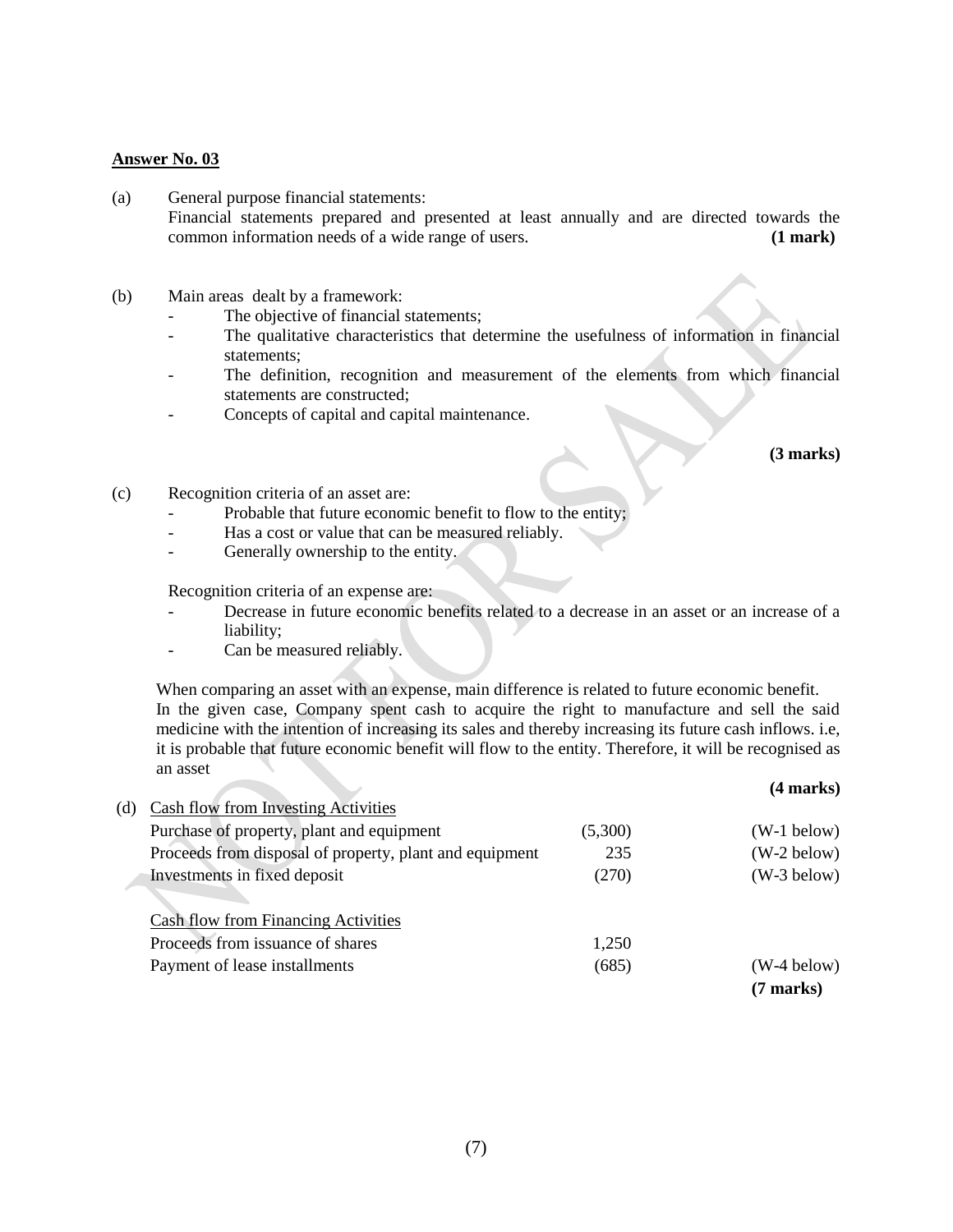# **W-1 Property, Plant and Equipment**

| B/f                     | 12,500 | Depreciation           | 1,290  |  |
|-------------------------|--------|------------------------|--------|--|
| <b>Addition - Lease</b> | 2,200  | Disposal - NBV         | 375    |  |
| Additions - Cash        | 5,300  | <b>Impairment</b> loss | 185    |  |
|                         |        | C/d                    | 18,150 |  |
|                         | 20,000 |                        | 20,000 |  |
| $W-2$                   |        |                        |        |  |
|                         |        |                        |        |  |
| <b>NBV</b>              | 375    |                        |        |  |
| Loss on disposal        | (140)  |                        |        |  |
| Sales proceeds          | 235    |                        |        |  |

# **W-3 Investment in fixed deposit**

| B/f                     | 1,360 |     |       |  |
|-------------------------|-------|-----|-------|--|
| Interest re-investment  | 148   |     |       |  |
| <b>Additions - Cash</b> | 270   | C/d | 1,778 |  |
|                         | 1,778 |     | 1.778 |  |
|                         |       |     |       |  |

# **W – 4 Lease liability**

| Installments paid | 685   | B/f           | -     |  |
|-------------------|-------|---------------|-------|--|
| $C/d$ - NC        | 1,050 | Addition      | 2,200 |  |
| $C/d$ - $C$       | 690   | Interest cost | 225   |  |
|                   | 2,425 |               | 2,425 |  |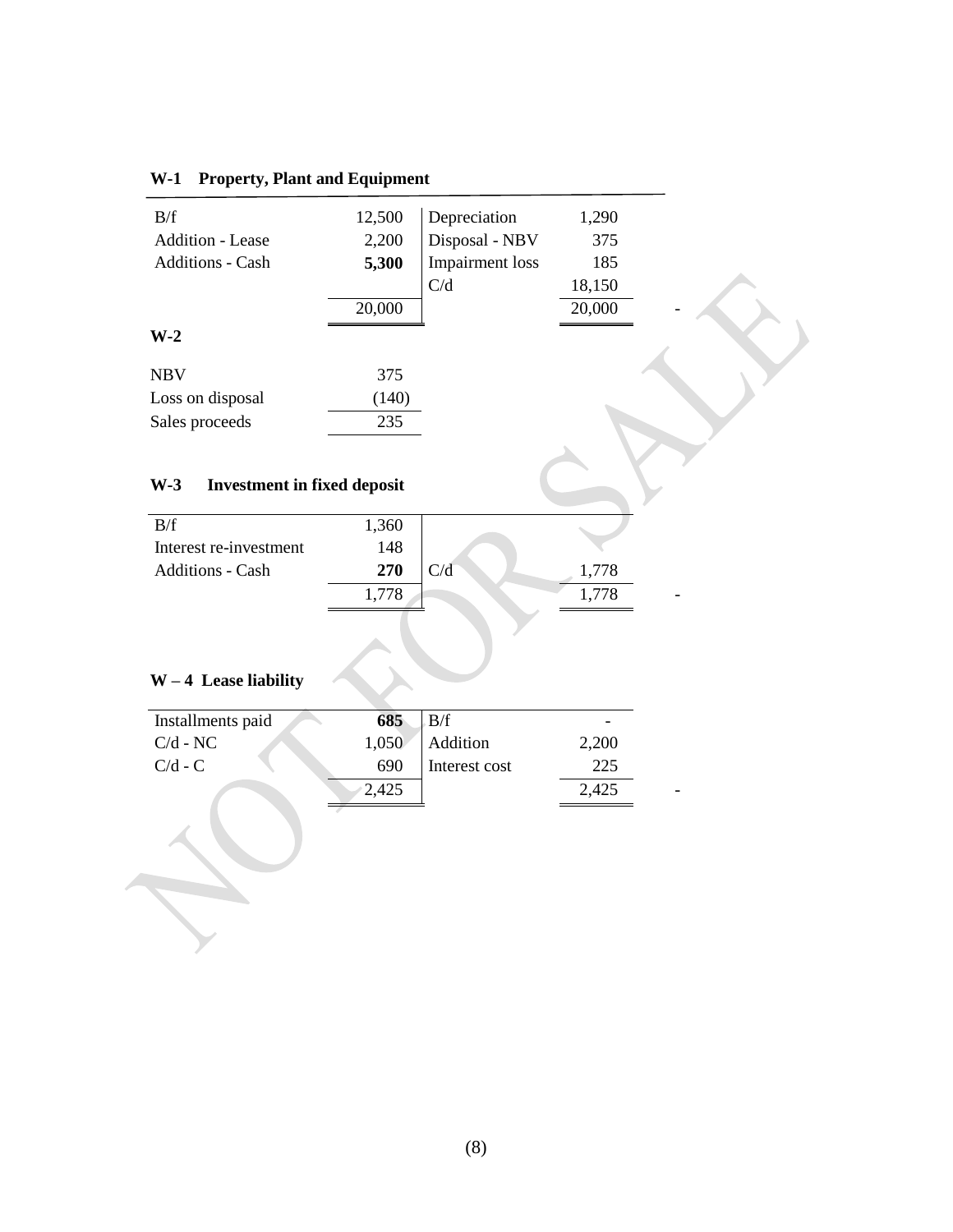# **Mr. Jagadeep Goal**

| Computation of Income tax payable for the year of assessment 2012/2013                                                                                |         |                          |                        |
|-------------------------------------------------------------------------------------------------------------------------------------------------------|---------|--------------------------|------------------------|
|                                                                                                                                                       |         | Exempt/<br>not<br>liable | Liable                 |
| <b>Employment Income</b>                                                                                                                              |         |                          |                        |
| Salary -300,000 x 12                                                                                                                                  |         |                          | 3,600,000              |
| Vehicle allowances 85,000 x 12<br>$= 1,020,000$                                                                                                       |         |                          |                        |
| 600,000<br>Less: exempt 50,000 per month<br>$=$                                                                                                       |         | 600,000                  | 420,000                |
| Cost of air ticket is exempt                                                                                                                          |         | 29,500                   |                        |
| <b>House benefit</b>                                                                                                                                  |         |                          |                        |
| Rating assessment + rates = Rental Value<br>$300,000 + 60,000 = 360,000$<br>Restricted to 180,000 since employment income is more than Rs. 1, 800,000 |         |                          |                        |
| Rent paid by the employee is 20,000 x 12 = 240,000                                                                                                    |         |                          |                        |
| There is no benefit for him since he has paid more than the statutory benefit of 180,000                                                              |         |                          |                        |
| Share benefit $=$ market value less price at which the shares were given<br>$750 \times 100 = 75,000$                                                 |         |                          |                        |
| Less $750 \times 60 = 45,000$                                                                                                                         |         |                          |                        |
| Benefit for income tax purpose                                                                                                                        |         |                          | 30,000                 |
| <b>Employment Income</b>                                                                                                                              |         |                          | 4,050,000              |
| Employment tax free allowance -                                                                                                                       |         |                          | (100,000)              |
| <b>Statutory Income from employment</b>                                                                                                               |         |                          | $\overline{3,950,000}$ |
| Interest income<br>Net Interest received on deposits made in commercial banks -                                                                       |         |                          |                        |
| Since the tax has been deducted, it does not form part of the assessable income                                                                       |         |                          |                        |
| Interest from India is not chargeable to tax under Section 13zz of the Act                                                                            |         |                          |                        |
| Dividend income<br>Net dividend received<br>- since the tax has been deducted, it does not form part of the                                           |         |                          |                        |
| assessable income<br>Shareholder is exempt since the paying company is qualified for exemption under section<br>16C                                   |         |                          |                        |
| Dividend from India is not chargeable to tax under Section 13zz of the Act                                                                            |         |                          |                        |
| <b>Business Income</b>                                                                                                                                |         | 64,000                   |                        |
| Net profit as per accounts                                                                                                                            | 644,500 |                          |                        |
| Add/less - disallowable items/allowable items                                                                                                         |         |                          |                        |
| Salaries paid to wife - allowed                                                                                                                       |         |                          |                        |
| Salaries paid to brother - allowed                                                                                                                    |         |                          |                        |
| loss on the sale of the computer                                                                                                                      | 20,000  |                          |                        |
| Purchase of a computer                                                                                                                                | 140,000 |                          |                        |
| Profit/loss from the disposal of the computer                                                                                                         |         |                          |                        |
| 50,000<br>Sale proceeds<br>$=$                                                                                                                        |         |                          |                        |
| Less: cost of acquisition<br>$= 70,000$                                                                                                               |         |                          |                        |
| Less: capital allowance granted<br>$= 17,500$<br>52,500                                                                                               |         |                          |                        |
| <b>Tax loss</b><br>(2,500)                                                                                                                            |         |                          |                        |
| Since the computer is a replacement, capital allowance is to be                                                                                       | (2,500) |                          |                        |
| granted on the cost of acquisition less tax profit. However, since                                                                                    |         |                          |                        |
| there is a tax loss, capital allowance is granted on the cost of                                                                                      |         |                          |                        |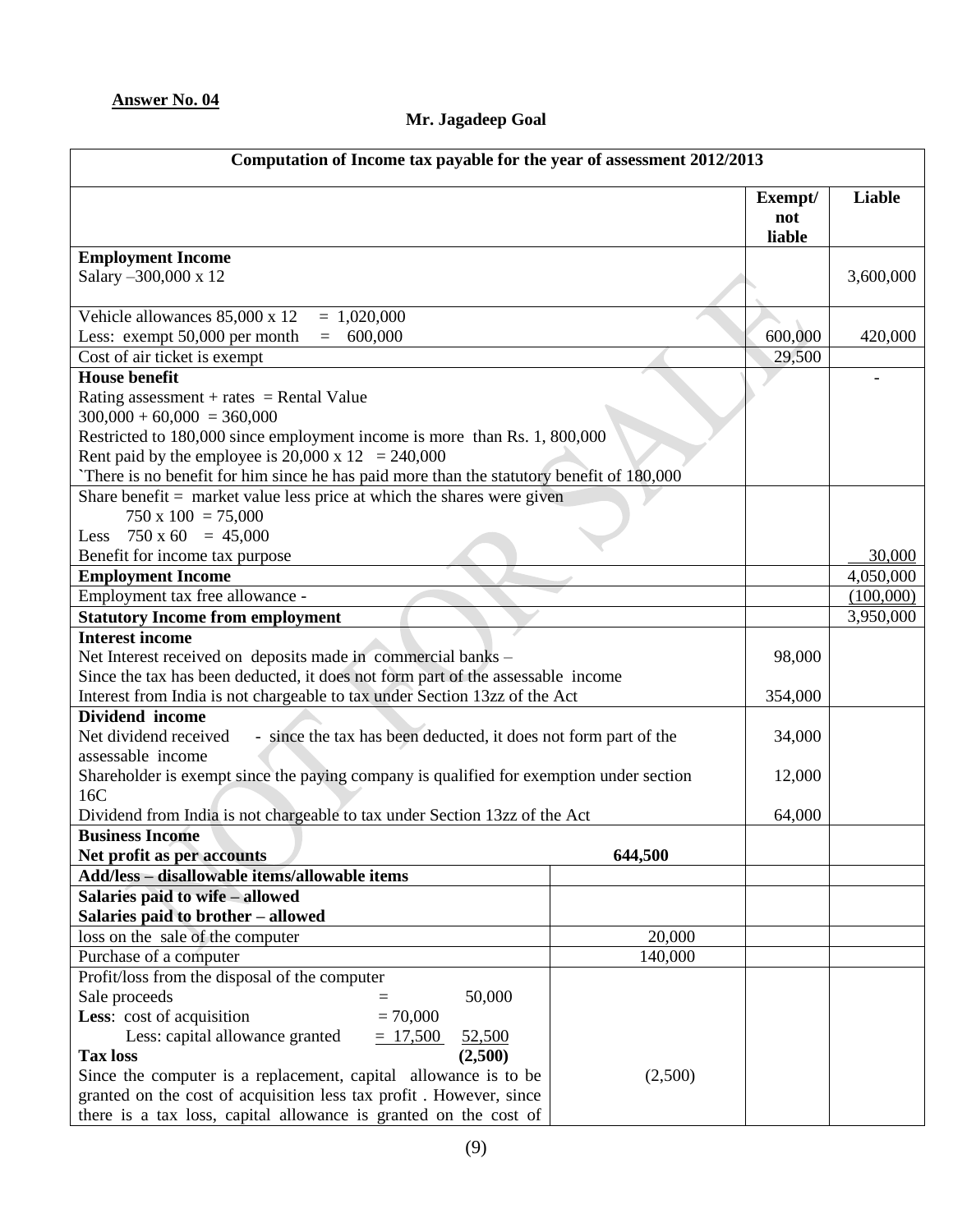| acquisition of the new asset                                                                                        |           |            |
|---------------------------------------------------------------------------------------------------------------------|-----------|------------|
| Capital allowance - $-100,000 \times 25\%$                                                                          | (25,000)  |            |
| Computer software - capital allowance                                                                               |           |            |
| 40,000 x 100%                                                                                                       | (40,000)  |            |
| Depreciation van                                                                                                    | 625,000   |            |
| Capital allowance for the Van 2 <sup>nd</sup> year 20% x 2,500,000                                                  | (500,000) |            |
| Purchase of wooden shelves                                                                                          | 134,000   |            |
| Capital allowance for furniture 134,000 x 20%                                                                       | (26,800)  |            |
| Foreign travel disallowed                                                                                           | 340,000   |            |
| (Since adjusted profit for the y/a 2011/12 is Nil)                                                                  |           |            |
| Advertisement - 25% disallowed 43,000 x 25%                                                                         | 10,750    |            |
| Other expenses – allowed for tax purpose                                                                            |           |            |
|                                                                                                                     |           |            |
| <b>Adjusted profit</b>                                                                                              |           | 1,319,950  |
| Income of spouse                                                                                                    |           |            |
| <b>Salary</b><br>$-600,000$                                                                                         |           | 600,000    |
| Total statutory income                                                                                              |           | 5,869,950  |
| Add : child's income - Prabaga's income is not chargeable to tax as                                                 |           |            |
| per section $13(zz)$                                                                                                |           |            |
| Less: deductions under section 32                                                                                   |           | 25,500     |
| Lower of                                                                                                            |           |            |
| Trade Loss b/f<br>25,500                                                                                            |           |            |
| and                                                                                                                 |           |            |
| 35% o statutory income<br>2,054,483                                                                                 |           |            |
|                                                                                                                     |           |            |
| Interest, if any, included in credit card bills                                                                     |           | Disallowed |
| Assessable income                                                                                                   |           | 5,869,950  |
| <b>Less qualifying payments</b>                                                                                     |           | 5,844,450  |
| Donation – to an approved charity – Hindu Temple<br>not claimable -since it does not maintain sick and needy people |           |            |
| personal allowance                                                                                                  |           | 500,000    |
| Taxable income                                                                                                      |           | 5,344,450  |
| First 500,000<br>20,000<br>@ 4%                                                                                     |           |            |
| Next 500,000<br>40,000<br>@ 8%                                                                                      |           |            |
| Next 500,000<br>@ 12%<br>60,000                                                                                     |           |            |
| 80,000<br>Next 500,000<br>@ 16%                                                                                     |           |            |
| Next 1,000,000<br>@ 20%<br>200,000                                                                                  |           |            |
| Balance 2,344,450 @ 24%<br>562,668                                                                                  |           |            |
| Gross income tax payable<br>962,668                                                                                 |           |            |
| Less: tax credit                                                                                                    |           |            |
| 475,000<br>self-assessment                                                                                          |           |            |
| <b>PAYE</b><br>508,000<br>983,000                                                                                   |           |            |
| <b>Refund due</b><br>20,332                                                                                         |           |            |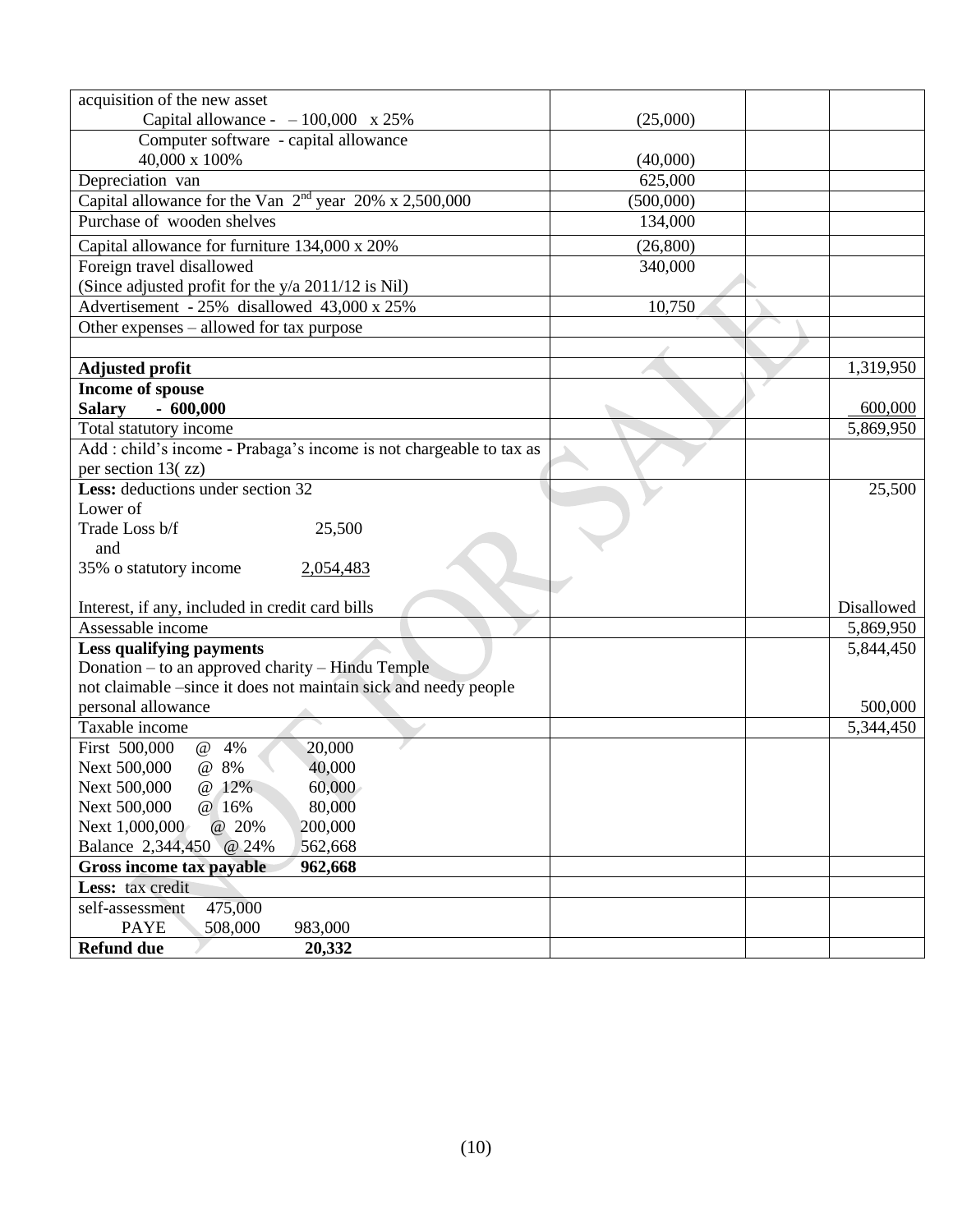# **SISIRA FLOWERS**

| (a) Computation of Divisible profit<br>for the year of assessment 2012/13 |           |  |  |
|---------------------------------------------------------------------------|-----------|--|--|
|                                                                           | Rs.       |  |  |
| Net profit as per account                                                 | 4,798,000 |  |  |
| Partners' salaries                                                        |           |  |  |
| Sisira<br>800,000                                                         |           |  |  |
| 800,000<br>Kasun                                                          | 1,600,000 |  |  |
| Donation - disallowed                                                     | 66,000    |  |  |
| Legal cost - Labour dispute -allowed                                      |           |  |  |
| Interest paid to partners Sisira - 100,000                                |           |  |  |
| Kasun -100,000                                                            | 200,000   |  |  |
| Cost of opening up of a land for horticulture is allowed                  |           |  |  |
| Vehicle allowance paid to a partner - disallowed                          | 360,000   |  |  |
|                                                                           |           |  |  |
| Divisible profit/ Adjusted Profit                                         | 7,024,000 |  |  |
| (b) Computation of partnership tax                                        |           |  |  |
| Partnership Tax                                                           |           |  |  |
| (Divisible Profit + Other Income) $-600,000$                              |           |  |  |
| $(7,024,000 + 0) - 600,000 = 6,424,000 \times 8\% = 513,920$              |           |  |  |

# **(c) Computation of Distribution of Divisible Profit**

 $\widetilde{\gamma}$ 

|                                    | <b>Total</b> | <b>Sisira</b> | Kasun     |
|------------------------------------|--------------|---------------|-----------|
| Share of profit                    | 4,864,000    | 2,432,000     | 2,432,000 |
| <b>Vehicle allowance to Sisira</b> | 360,000      | 360,000       |           |
| <b>Interest paid to partners</b>   | 200,000      | 100,000       | 100,000   |
| <b>Salaries paid to partners</b>   | 1,600,000    | 800,000       | 800,000   |
| <b>Divisible Profit</b>            | 7,024,000    |               |           |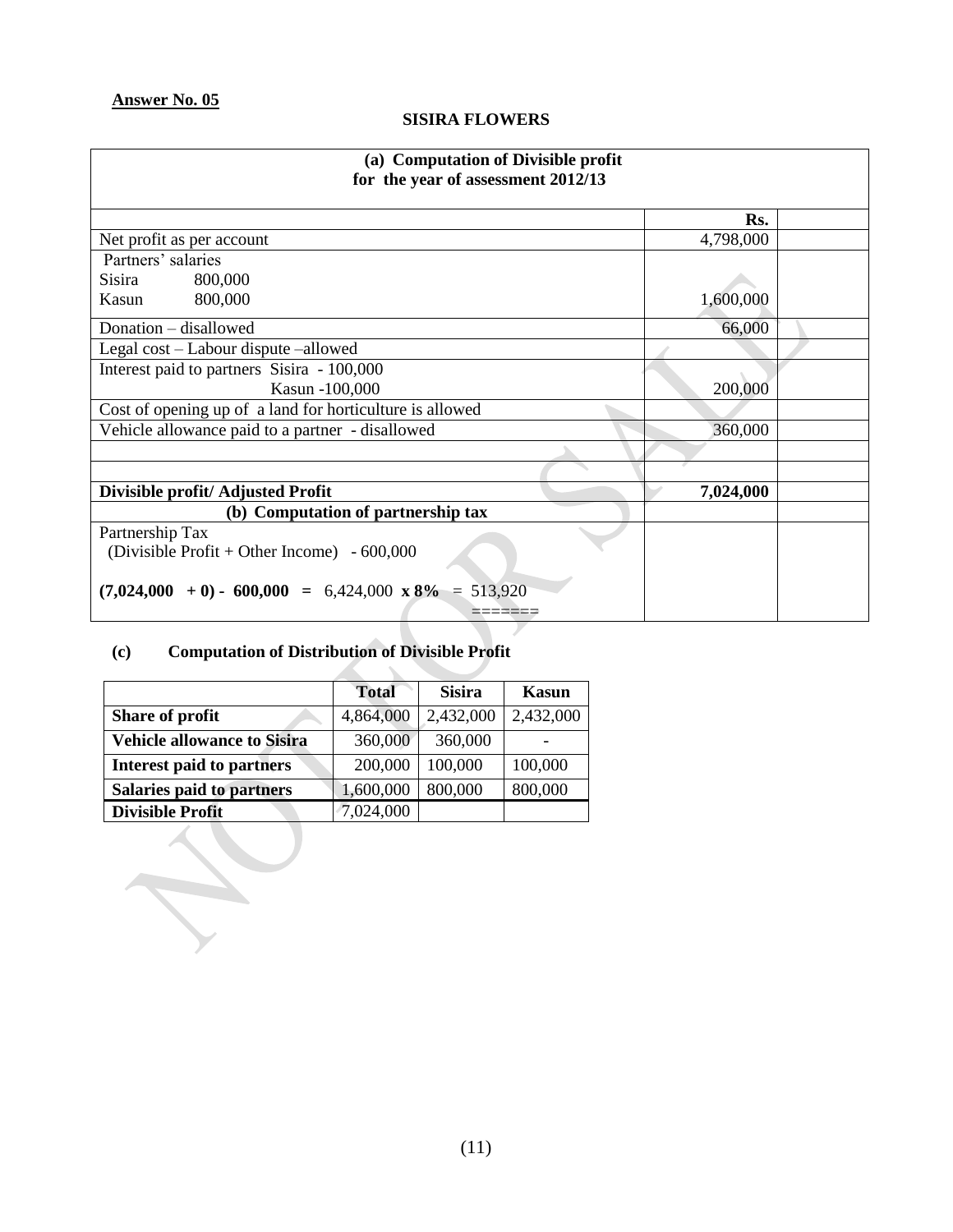The due dates for the payment of income tax for the year of assessment 2012/2013 under the selfassessment scheme and the minimum amount payable for each quarter to avoid payment of a penalty are as follows:

|                          | <b>Quarter Ended</b>                                                                                                     | <b>Due Date</b><br>on or before                                                                                     | Amount<br>(Rs.)                          |
|--------------------------|--------------------------------------------------------------------------------------------------------------------------|---------------------------------------------------------------------------------------------------------------------|------------------------------------------|
| (1)<br>(2)<br>(3)<br>(4) | $30^{th}$ June, 2012<br>30 <sup>th</sup> September 2012<br>31 <sup>st</sup> December 2012<br>31 <sup>st</sup> March 2013 | $15th$ August 2012<br>15 <sup>th</sup> November 2012<br>15 <sup>th</sup> February 2013<br>15 <sup>th</sup> May 2013 | 300,000<br>300,000<br>300,000<br>300,000 |
| $\cdot$ No. 07           |                                                                                                                          |                                                                                                                     |                                          |
|                          | Computation of VAT liability                                                                                             |                                                                                                                     |                                          |

#### **Answer No. 07**

| Computation of VAT liability.                   |                     |             |
|-------------------------------------------------|---------------------|-------------|
| Value of supply                                 | 2,807,000<br>Rs.    |             |
| Less: Supply of pharmaceuticals - exempt        | 340,000<br>Rs.      |             |
|                                                 | Rs. 2,467,000 @ 12% | Rs. 296,040 |
| Less: VAT paid on supplies obtained (input VAT) | 190,020<br>Rs.      |             |
| Less: VAT attributable to pharmaceuticals       | 18,570<br>Rs.       | Rs. 171,450 |
| VAT liability                                   |                     | Rs. 124,590 |
|                                                 |                     |             |

Sale of land is not liable to VAT